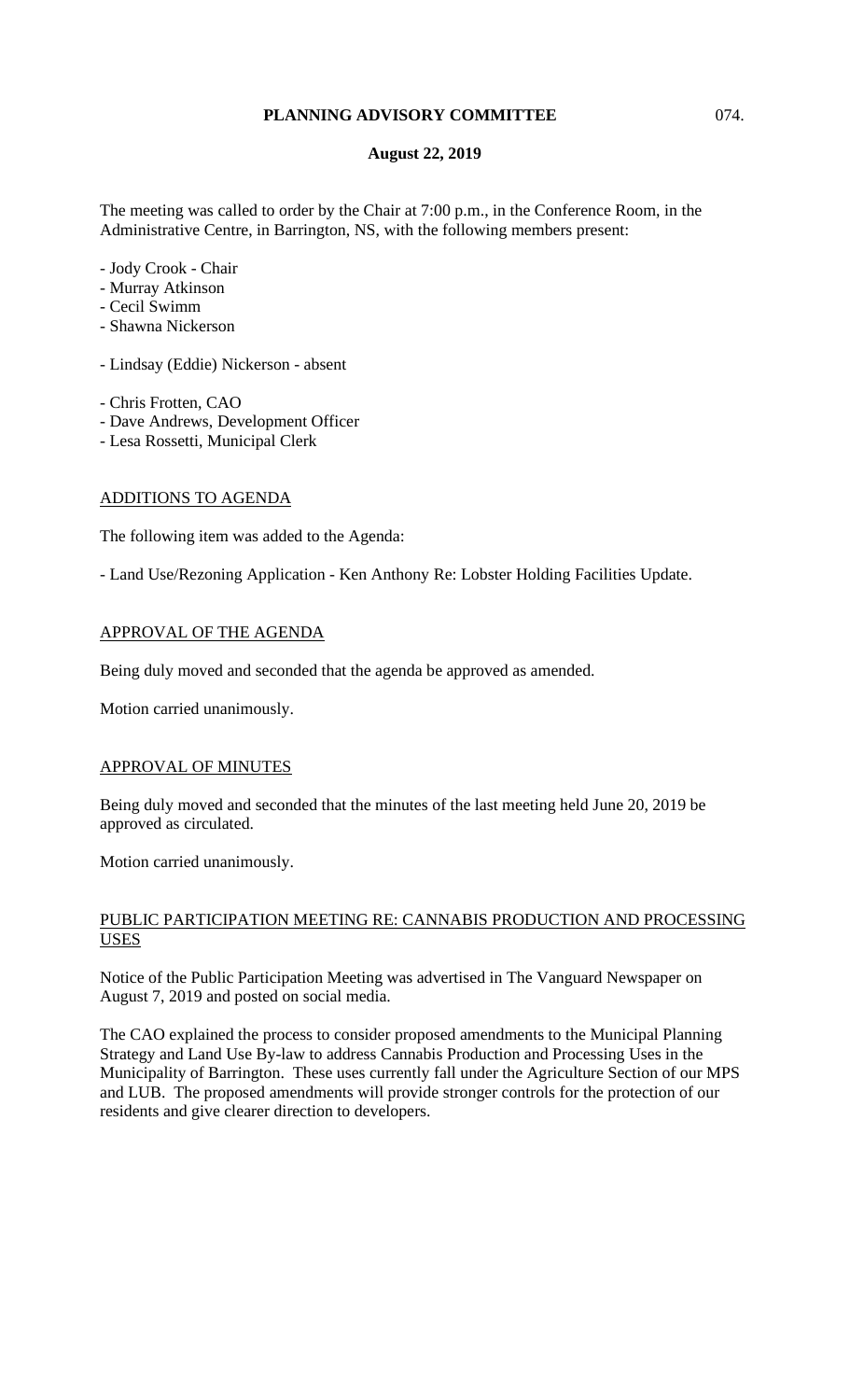075. Page 2, Planning Advisory Committee Meeting, August 22, 2019.

Proposed amendments will allow cannabis production and processing uses in the Business Park and Rural Development zones only and must be done by Development Agreement. Proposed amendments also require the building to have a 200 foot setback from any property line.

During discussion of this matter it was noted that this type of operation is subject to a variety of federal and provincial regulations as well.

The Chair read two emails which were received expressing concern regarding proposed locations to allow cannabis production and processing uses and potential odour. Both concerned citizens suggested locations away from populated areas.

It was reported that results of the meeting tonight will be presented to Council and if Council decides to move forward with amendments then there will be another public hearing.

Seven members of the public were present which were given an opportunity to address members. Most concerns expressed related to location and potential odour.

The Public Participation Meeting adjourned at 7:35 p.m.

#### SETBACK REQUIREMENTS FOR LOBSTER TANK SHOPS

Cecil Swimm informed members that residents have expressed concern to him regarding setback requirements for lobster tank shops. Setbacks are currently 30 feet for side yards and 40 feet for front and rear yards. It is being suggested that there be a 100 foot setback required in the Rural Development Zone and Residential General Zone and a more defined definition for a lobster tank shop be created.

It was agreed that the Building Inspector research this matter to determine setbacks and definitions used by other municipal units.

### PERMITTED USES IN THE RURAL DEVELOPMENT ZONES

It was reported that concern has once again been expressed regarding light pollution as a result of the large light which has been installed on a lobster tank shop in the Port LaTour area. It was reported that the property owner installed a camera and light on his property for security reasons.

It was agreed that other municipal units be contacted to determine what by-laws they have in place regarding light pollution or dark skies.

## LAND USE/REZONING APPLICATION - KEN ANTHONY RE: LOBSTER HOLDING FACILITIES UPDATE

Members were advised that as a result of the PAC Report presented to Council, Council has decided not to proceed any further with proposed amendments to the MPS and LUB to allow lobster pounds, lobster storage facilities and associated lobster and seafood retail within the Commercial General Zone as a permitted use by development agreement.